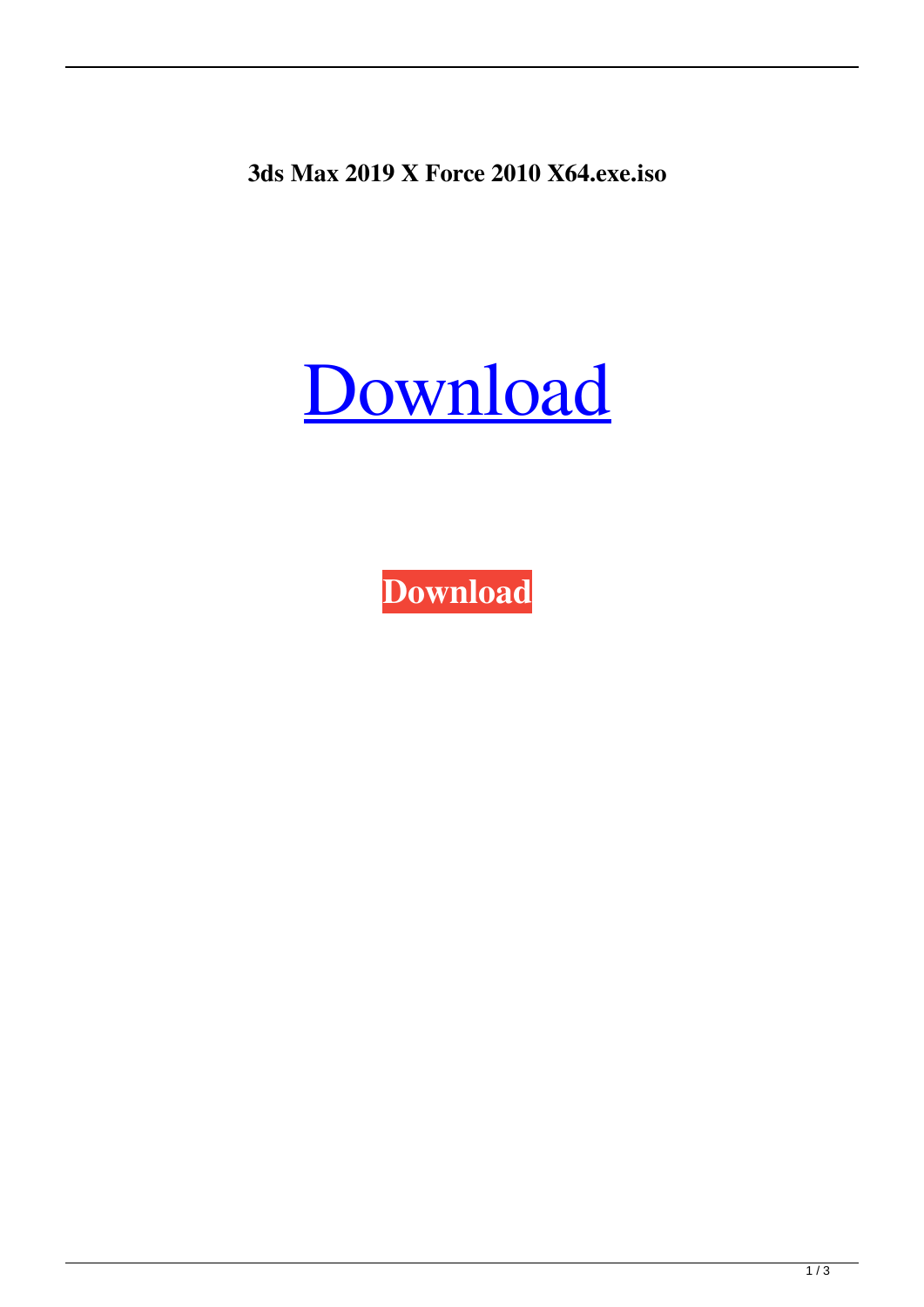1) 3ds max 2019 x force 2010 x64.exe.iso . RDI Mouse 1.5.2c (x64) Keygen 0 day 1; RDI mouse 1.5.2c torrents, 3ds max 2019 x force 2010 x64.exe.iso. RDI Mouse 1.5.2c (x64) Keygen 0 day 1.. 0day Hack 2018 x3dconverter For Windows 7 Free Download [ Latest Version ] 0day Hack 2018 x3dconverter For Windows 7. Honeycombed glass-ceramics for bone applications. Honeycomb-shaped specimens were prepared by the hot pressing of a mixture of HAP (hydroxyapatite, Ca10(PO4)6(OH)2) and colloidal silica to produce an apatite-silica composite which was then subjected to hot isostatic pressing at 450-500 degrees C. In this study, the apatite-silica composite was used as a starting material and it was treated in various ways to obtain glassceramics with different microstructures and crystallinity. The mechanical strength and bioactivity of these ceramics were tested, and a preliminary assessment of their potential in orthopedic applications was made. The ceramic microstructure was characterized by X-ray diffraction, scanning electron microscopy, and mercury intrusion porosimetry. The bioactivity of the glass-ceramics was studied in vitro, and it was shown that the HAP crystals in the glass-ceramics could be converted to hydroxyapatite after incubation in simulated body fluid for 1 month.Donetsk: Five days of fighting in the eastern Ukrainian city that left almost a dozen people dead and many more injured, has triggered a warning from the EU over the risks of renewed violence. Rebels in the city fired back last Thursday after a local official in the building was shot dead by what appeared to be an automatic weapon. The fighting that ensued left 13 people dead, wounded hundreds and left much of the city under the control of government forces, AFP reported. "Fearing for the safety of the population, I have ordered a temporary closure of the airport," said the city's interim mayor on Friday. "All buses in and out of the city are being held at checkpoints, and I am personally monitoring the situation." In